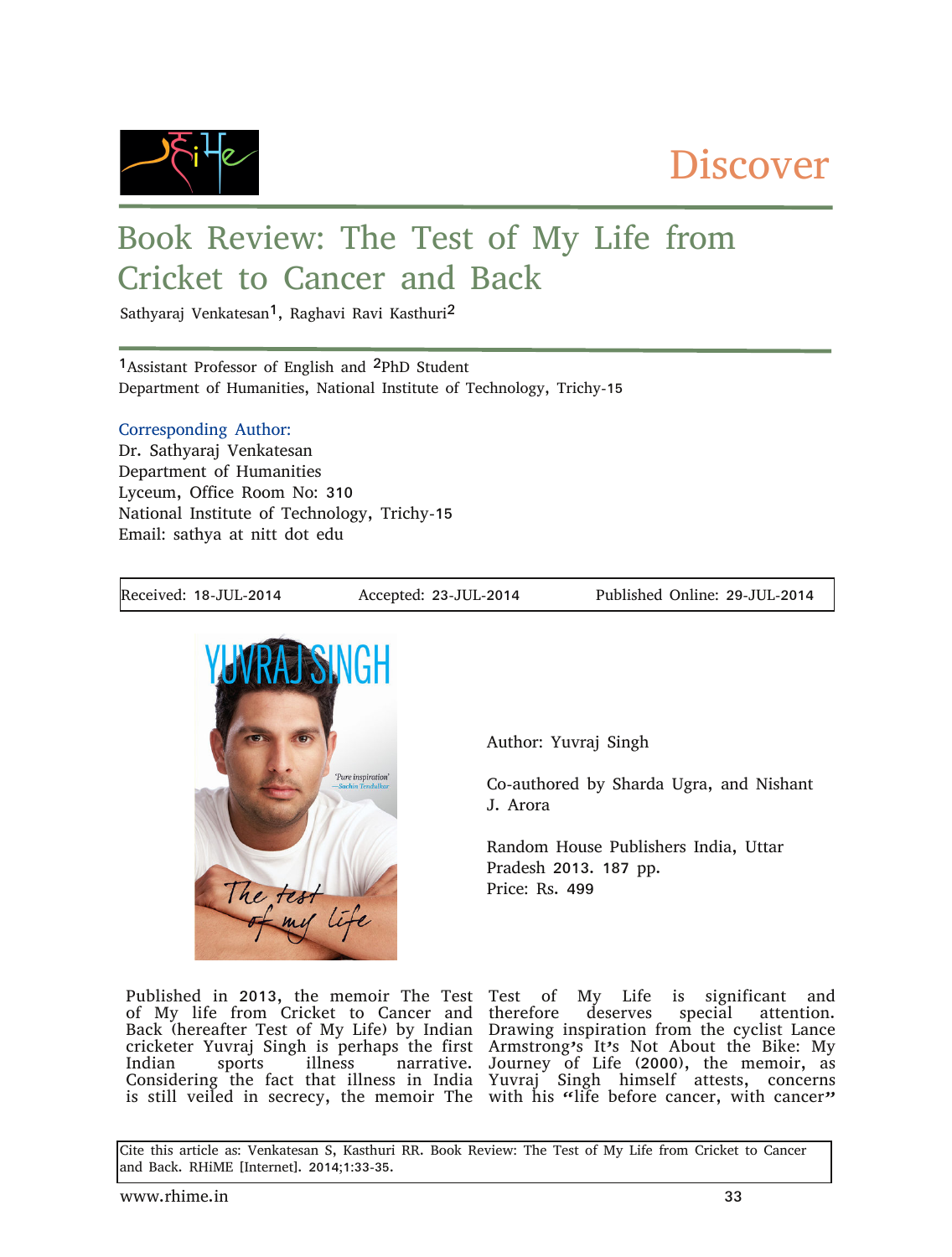and "life after it" (p. 10-11). Divided into six chapters, excluding the prologue, this poignant autopathography is not just a record of medical condition; but, a success story of a human self which triumphs the adversities of the body by resilience and self-determination. And then, befitting a memoir, there are some photographs placed toward the end of the text which complement and authenticate Yuvraj Singh's narrative.

Although Singh's illness is always in the foreground, he embeds his experience within a full account of his life and family history. Accordingly, in the first chapter titled "All the Way to India,"Yuvraj Singh recounts about his authoritarian father, Yograj Singh (a former Indian cricketer) and his caring and clement mother Shabnam Singh. At one point Yuvraj Singh makes an uneasy observation that he became an international cricketer owing to his father's pressure. In short, musing on his childhood self, Yuvraj succinctly sums up thus: "Well meaning, all consuming, funloving and prone to drive head first into trouble. Always seeking balance, I would run and fall, dust myself off and start over" (p. 18). Despite Yuvraj Singh "living [his] father's life" (p. 20), he debuted for Indian cricket at nineteen years and emerged as a world class cricketer.

A few months before the ICC World Cup 2011 in one of the test matches Yuvraj shows symptoms of breathlessness, vomiting and persistent coughing which adumbrates a serious health problem. "[T]orn between [the] confidence in [his] ability and the betrayals of [his] body"(p. 39), Yuvraj Singh, however, with the sheer passion for cricket, wins the Man of the Series title in the ICC World Cup 2011. After this glorious victory, the fine needle aspiration cytology test,which was carried out by Dr. PDS Kohli in May 2011, identifies a malignant tumor in his cavity between the lungs. Unable to resolve the exact nature of the tumor, Yuvraj Singh resorts to alternative therapy under Jatin Choudary, his friend. Confidently assuming that the alternative therapy would cure him, Yuvraj endures the pain of acupuncture, continues to play cricket and lives like a "happy zombie $"$  (p. 81).

With no recovery in sight, more tests are administered. Accordingly, biopsy report conducted in end-October, scans in Banglore and an oncologist in Delhi confirm that Yuvraj has mediastinal seminoma, a rare germ cancer. Upon knowing that he has cancer, devastated Yuvraj Singh on the advice of his oncologist in India decides to meet Dr. Peter Harper in London who recommends immediate chemotherapy. However, honoring, as it were, the spiritual gurus in India who prophesied that "[w]hen Yuvi comes back from America he will be all right" (p. 118), Yuvraj Singh proceeds to IU Simon Cancer Center inthe University of Indiana to be treated by Dr. Lawrence Einhorn. Listening to Yuvraj Singh's misgivings about chemotherapy, Dr. Einhorn assures Yuvraj that "[a]fter three cycles [of chemotherapy]. . . you could walk out of here like a man who never had cancer"(p. 120). This assurance of the doctor alleviates his fears and also helps him to view chemotherapy cycles as just another test of his life for fifty seven days.

In spite of such a positive attitude, he realizes that "[p]ain can be a confidence killer" (p. 132). Thus, recounting his torturous chemotherapy cycles, Yuvraj Singh states that "[t]he body that [he] knew was gone . . . [and his] mind was in pieces<sup>35</sup> (p. 132) implying how chemotherapy sessions, and cancer at large, has irrevocably altered his world. Although the unconditional care of his mother, his friends and Dr. Nitesh Rohatgi (his oncologist in India) and Kapil Dev's adage that "this too shall pass" (p. 130) enables him to fight cancer and further helps him to concentrate on recovery, the intense physical pain and mental anguish transforms Yuvraj Singh into a sober, introspective and a philosophical person. Elsewhere, he also confesses that cancer was a "steep learning curve" (p. xi) which created in him a heightened sense of mortality. At one point Yuvraj Singh finds his own new self "Yuvi, the shell" who "didn't want to talk, whose world only looked inward" (p. 132). Finally,<br>Yuvrai Singh after two successful Singh after two successful chemotherapy sessions at IU Simon Cancer Center is discharged from the hospital. Finding it "incredibly hard" (p. 151) to stay in Indianapolis, Yuvraj Singh